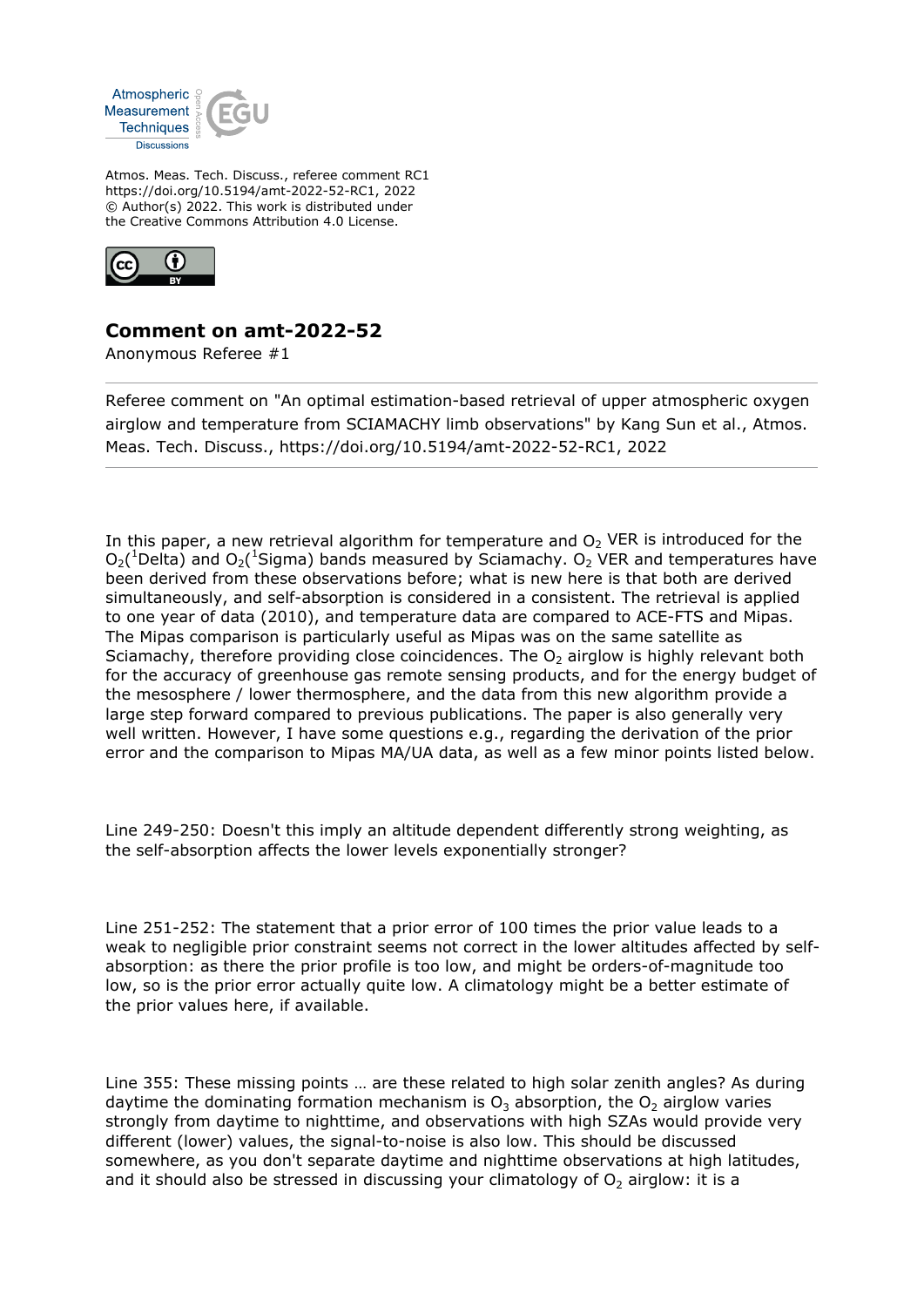climatology covering a whole year of observations, but at a very specific time of day, about 10:00 local solar time.

Line 437: can you provide some idea why the A band has such a stable cold bias compared to the  ${}^{1}$ Delta?

Line 468: "Mipas temperature retrieval in 2010 is only available below  $\sim 80$  km": This statement is factually not correct. A) there are the middle atmosphere / upper atmosphere limb modes of MIPAS which scan up to 120 km respectively 170 km every ten days since 2007. These were coordinated with the Sciamachy MLT mode in such a way that corresponding observations are available every 30 days – about once per months. Observations in the MA/UA modes were carried out also in 2010, and temperatures were retrieved from these modes up to at least 120 km, see e.g., Fig 4 in Sinnhuber et al, JGR, 2022 for an example. Data are available on the MIPAS data server at IMK (https://www.imk-asf.kit.edu/english/308.php), and I am sure the Mipas team (e.g. Bernd Funke or Thomas von Clarmann for the MA/UA modes) would be happy to help in accessing and applying the data. If there are coincidence data between Sciamachy and Mipas for 2010 (and there should be at least 12 days) please do the comparison. B) Just as a caution, the nominal limb mode of Mipas scans up to 68 km, so values above  $\sim$  70 km are probably dominated by the prior profile.

Figure 16: Here Mipas temperatures are used up to nearly 100 km – if they are from the nominal mode as you imply, the large differences above 80 km are to be expected, as the nominal mode scans up to 68 km only. It's rather surprising that the region 70-80 km seems to agree fairly well in most month.

Minor points:

Abstract: I know they are commonly used, but nevertheless I found the use of the abbreviations (1Δ and A) for the bands slightly irritating. Could you use the full names  $(O_2(a^1\Delta_g)$ ,  $O_2(b^1\Sigma_g^{-1})$  at least in the abstract?

Line 5: as the nominal mode only scans up to 93 km in 2010, how do you derive  $O_2($ <sup>1</sup>Delta) in 93-100 km?

Lines  $9 - 11$ : please add altitude range where temperatures can be retrieved ( $\sim$ 40 – 95 km for nominal mode, 65 – 105 km for the MLT mode?).

Line 62: Yang et al, SPECTROSCOPY AND SPECTRAL ANALYSIS, 2021 also used the  $O<sub>2</sub>$  airglow to derive temperatures